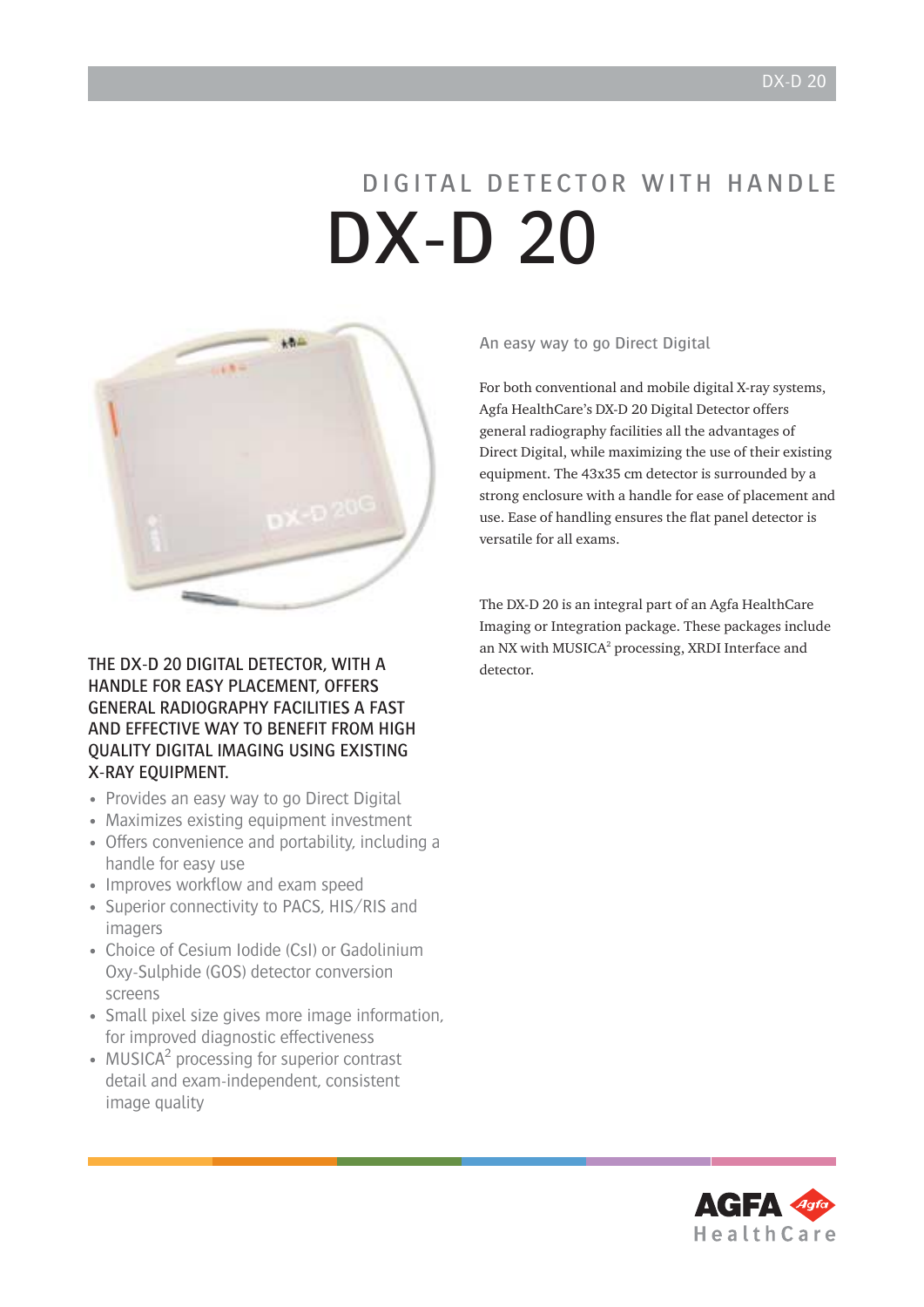#### Faster and more efficient workflow

As part of a cassette-less and filmless solution, the DX-D 20 provides a host of benefits that improve workflow and speed up exam time. Retakes can be made immediately without changing cassette, and there is no risk of patients' cassettes being mixed up. What's more, the number of images is no longer limited by the number of cassettes available. To complete the workflow images can be sent immediately to PACS or imager in DICOM format.

#### Improved diagnostic effectiveness

The DX-D 20 offers the smallest pixel size available:  $139 \mu m$ . So each image has more image information -9 megapixels. And more image information means more accurate diagnosis.

### MUSICA²: tuned for the best results

The DX-D 20 is compatible with our 'gold standard' MUSICA² image processing, which has been specially adapted and tuned to further enhance the excellent DR image quality. Exam-independent, it ensures consistent image quality and high contrast detail.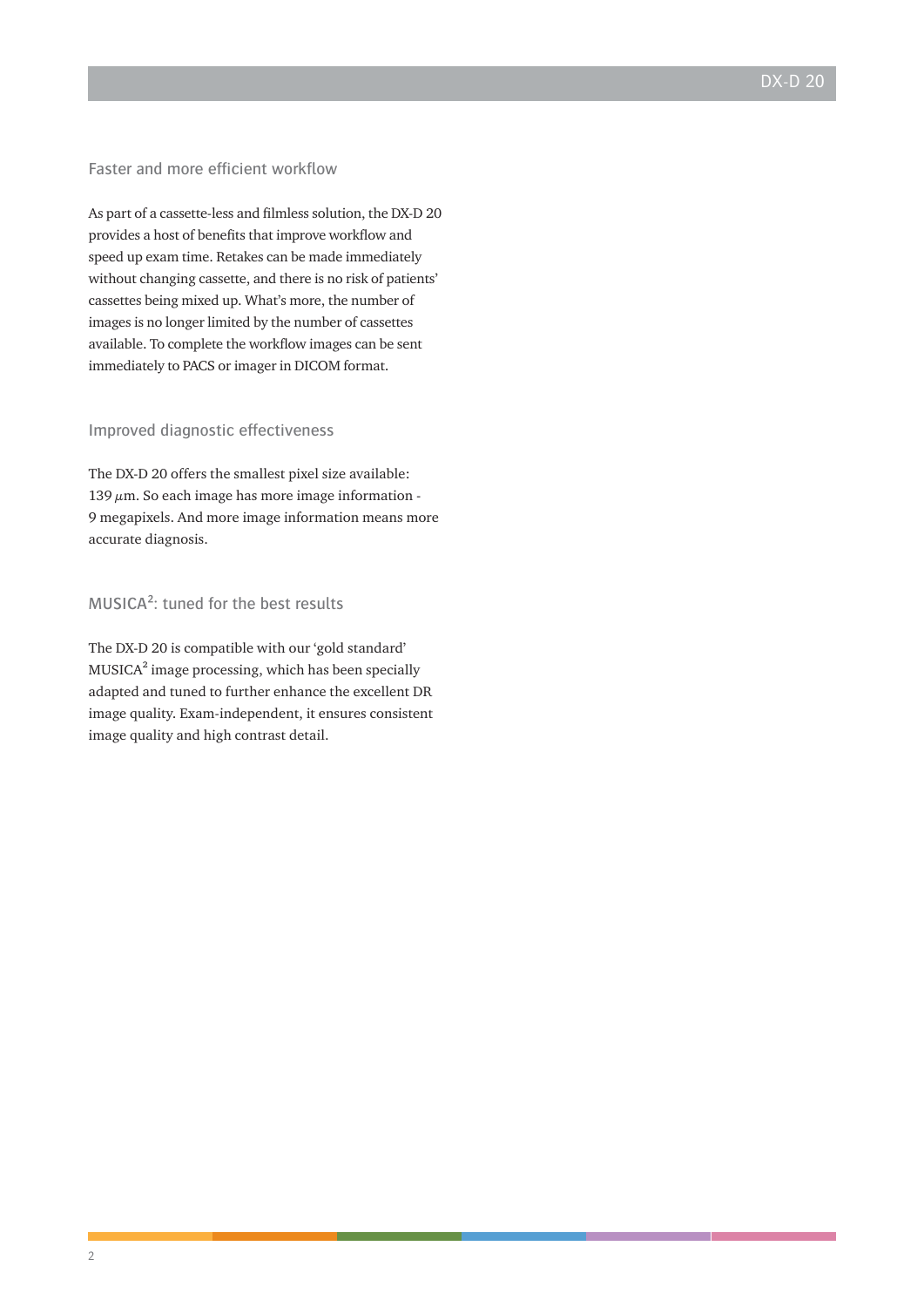## technical **LUUITILUAL**<br>SPECIFICATIONS

**Receptor type:** Amorphous Silicon with Charge Well Pixel™ Technology

**Conversion screen:** CsI and GOS

#### **Pixel Area:**

- Total: 47.5 (h) x 49.2 (w) cm (18.7 x 19.37 inch)
- Active: 42.4 (h) x 35.3 (v) cm (16.7 x 13.9 inch)

#### **Pixel Matrix:**

- Total 3.072 (h) x 2.560 (v)
- Active: 3.052 (h) x 2.540 (v)
- Pixel Pitch: 139 mm
- Limiting Resolution: 3.6 lp/mm
- Energy Range Standard: 40-150 kVp
- Fill Factor: 100%
- Scan Method: Progressive
- A/D conversion: 14 bits
- Image preview: 1 second
- Cycle time (minimum/standard): 8/10 sec
- Data output: gigabit Ethernet

#### **Exposure control:**

- Inputs: Prepare, Expose-Request
- Outputs: Expose-OK

#### **Software:**

The software release includes ViVa™, an application for image acquisition and viewing on an end-user workstation or laptop running Microsoft® Windows™. The developer's software package includes a 'Virtual Command Processor' software interface that performs detector calibration, detector setup, image acquisition and image corrections.

ViVa™ includes file type translators for .viv, .raw, .jpg, and .bmp file formats. Windows®) XP compatible.

#### **Environmental:**

- Shock: high shock tolerance
- Water: water resistant

#### **Temperature range**

- Operating (at back cover):  $10^{\circ}$ C to  $35^{\circ}$ C (max.)
- Ambient Storage:  $-20^{\circ}$ C to  $+70^{\circ}$ C

#### **Humidity**

- Operating (non-condensing): 10 to 90%
- Storage (non-condensing): 10 to 90%

#### **Regulatory:**

- CE label
- US: UL 60601-1
- Canada: CSA 22.2 No. 601.1-M90

#### **Mechanical:**

- Cable length: 8 m
- Size: 49.2 x 47.5 x 2.3 cm (19.4 x 18.7 x 0.9 inch)
- Weight: 4.9 kg (10.8 lbs)

#### **Power:**

- Power Dissipation: 35 watts (max)
- I/O Interface Box: 100-240 VAC, 47-63 Hz